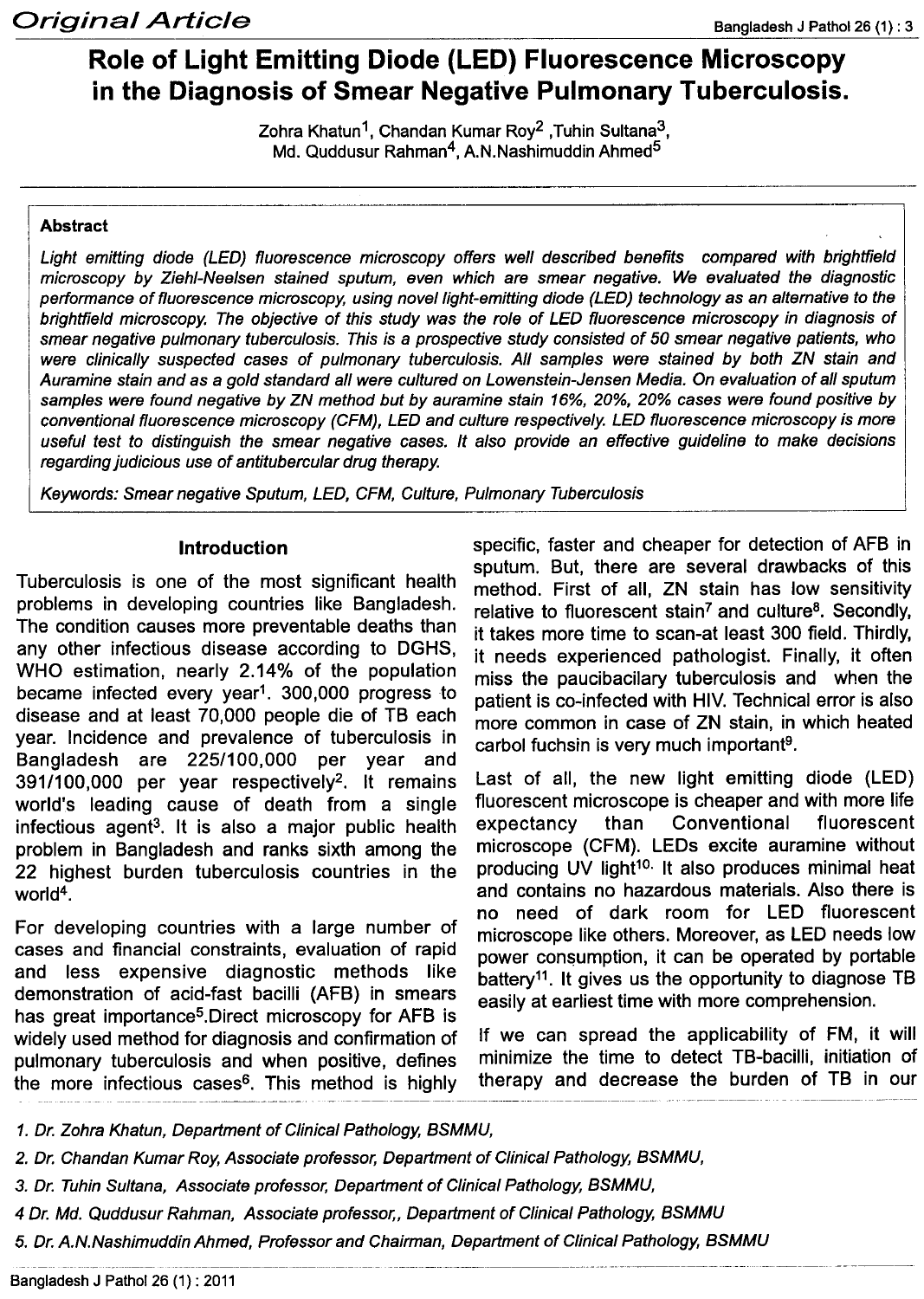country. Therefore, it will be generally accepted that the LED fluorescent method should be given preference over the ZN methods.

# Materials and Methods

This Prospective study was carried out in the Department of Clinical pathology, Department of Microbiology and Immunology, Bangabandhu Sheikh Mujib Medical University (BSMMU), Dhaka and National Tuberculosis Reference Laboratory (NTRL) of National Institute of Diseases of Chest and Hospital (NIDCH), Mohakhali, Dhaka. The main objective of the study was to compare the findings of Auramine stained sputum smear by LED fluorescent microscopy with conventional fluorescent microscopy and to compare with Ziehl-Neelsen (ZN) stained sputum smear by bright field microscopy for the diagnosis of pulmonary tuberculosis.

50 patients who were smear negative

PUlmonary smear-negative TB (PTB-) can be defined as

\* A patient with symptoms suggestive of TB with three sputum specimens negative for AFB; and

\* Persisting symptoms after a course of antibiotics; and

\* Again three negative sputum specimens for AFB during repeat sputum examination; and

\* Chest X-ray abnormalities consistent with active TB and

\* Diagnosis made by a physician

## **Results**

Out of 50 patients, all are found ZN negative cases. But 08 (16%) cases were found positive by conventional fluorescent microscopy and 10(20%) were found positive by both LED microscopy and culture.

## Table 1

Results of ZN stained microscopy, Conventional fluorescent microscopy (CFM), LED microscopy and culture of sputum for diagnosis of pulmonary tuberculosis (N=50)

|      | Finding  | ΖN      | <b>CFM</b> | LED     | Culture for<br>mycobacterium |
|------|----------|---------|------------|---------|------------------------------|
| n=50 | Positive | 00(00)  | 8(16)      | 10 (20) | 10 (20)                      |
|      | Negative | 50(100) | 42 (84)    | 40 (80) | 40 (80)                      |

Figure in parenthesis indicate percentage

#### Table II

Sensitivity, specificity, accuracy and positive and negative predictive values of the LED, CFM and Z-N for identification of pUlmonary tuberculosis in Smear negative cases (N=50).

| <b>Validity test</b> | Smear negative<br>$(n=50)$ |                |       |           |
|----------------------|----------------------------|----------------|-------|-----------|
|                      | LED                        | <b>CFM</b>     | $Z-N$ |           |
| Sensitivity          | 80.0                       | 60.0           |       |           |
| Specificity          | 95.0                       | 95.0           | 100.0 | $\lambda$ |
| Accuracy             | 92.0                       | 88.0           | 80.0  |           |
| <b>PPV</b><br>80.0   | 75.0                       | $\blacksquare$ |       |           |
| <b>NPV</b><br>95.0   | 90.5                       | 80.0           |       |           |

# **Discussion**

Tuberculosis (TB) is a major public health problem in Bangladesh since long. Estimates suggest that daily about 880 new TB cases and 176 TB deaths occur in the country4. Nearly one-third of the global population, i.e. two billion people, is infected with Mycobacterium tuberculosis and thus at risk of developing the disease. More than nine million people develop active TB every year and about two million die.

Despite all the advances made in the treatment and management, still tuberculosis is a public health problem in Bangladesh with adverse social and economic consequences. Current recommendations for the control of tuberculosis emphasize case detection so as to allow treatment of patients and thereby limit the transmission of the bacilli. The mainstay for its control is the rapid and accurate identification of the infected individuals<sup>12.</sup>

A number of alternative diagnostic tests that use molecular and immunological methods have been developed. While molecular methods overcome the insensitivity of smear method and the time required for culture, they depend upon retrieval of a specimen from the site of infection and require a well-prepared laboratory and well trained personnel. The simplest rapid method is the detection of acid-fast bacilli by microscopy. In developing countries, microscopy of sputum is by far the fastest, cheapest and more reliable method for diagnosis of pulmonary tuberculosis. The estimated detection limit of microscopy is  $10<sup>4</sup>$  bacilli/ml of sputum<sup>13</sup>.

In this study on evaluation of the microscopic techniques by comparing them with the gold standard culture technique, it was found that in case of ZN stain there was agreement in 80% cases and disagreement in 20% whereas for Auramine-O(AO) stain there was agreement in 100% cases by LED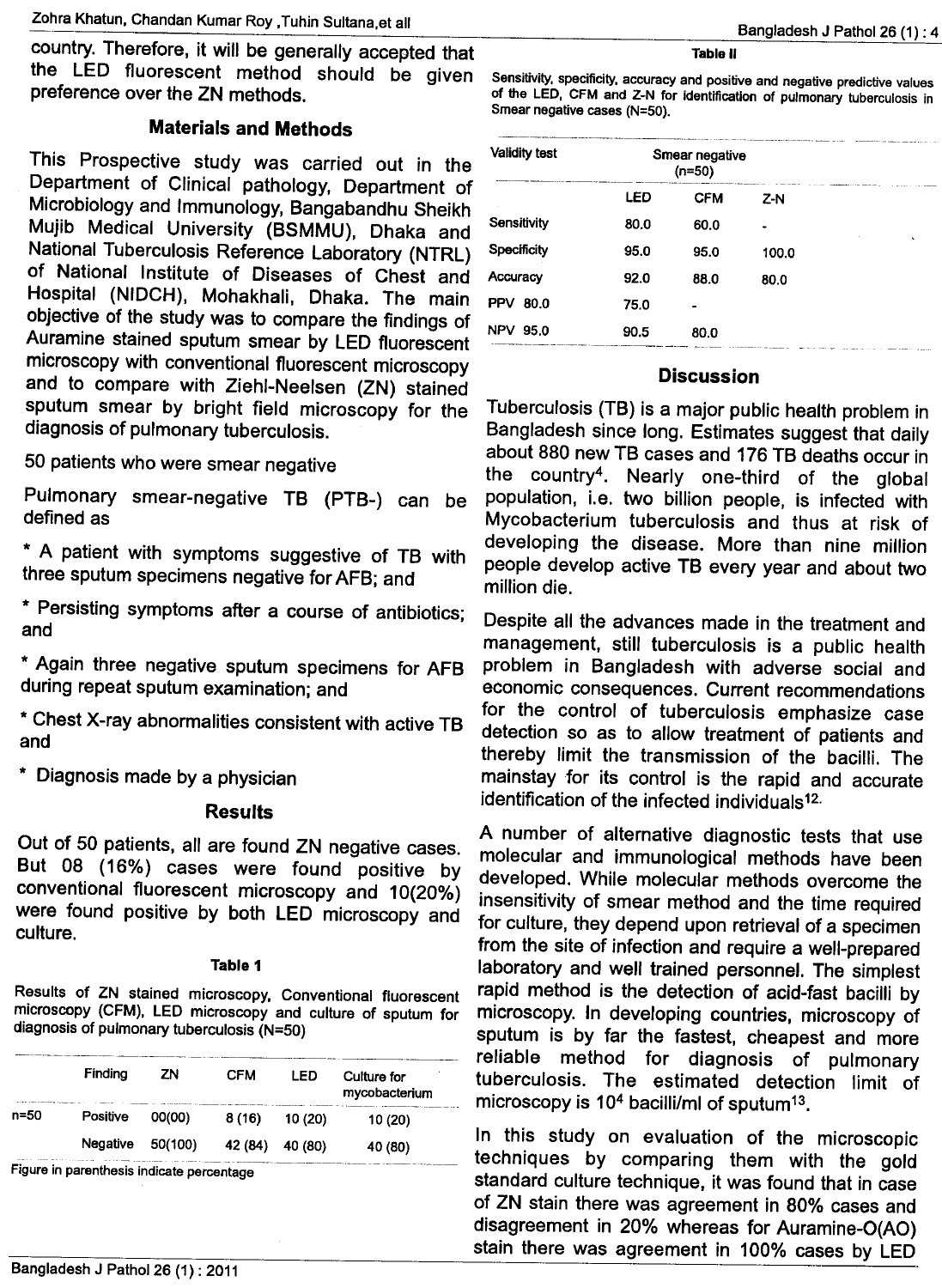with culture. In this study by brightfield microscopy with ZN stain 10(20%) cases were missed and detected as false negative. On the other hand by auramine stain conventional fluorescent microscopy missed only 2(4%) and the new lumin attached LED fluorescence microscope detected same cases (20%) as for culture, which was gold standard. This proves that AO stain examined by LED is a better method for its close comparability to the gold standard technique. These were almost comparable with other several studies<sup>14-18</sup>

Sputum culture is widely regarded to be the most sensitive test for the detection of pulmonary TB, but its routine use in resource-limited settings is hampered by excessive cost, slow turnaround times, and the need for adequate laboratory infrastructure. In practice, improvements in direct sputum sample evaluation that result from improved sensitivity and/or improved access to decentralized diagnostic services remain highly relevant.

However, the need for rapid smear results and effective treatment of the most infection TB cases<br>remains paramount. The efficacy of LED paramount. The efficacy of LED fluorescence microscopy proved to be much higher than Conventional fluorescent microscopy and bright field microscopy and comparable to that of culture. In this study, Auramine 0 (AO) stained sputum smear has been found to improve significantly the sensitivity, predictive value of negative test, percentage of false negative and efficiency. So, LED microscopy of sputum by AO staining can be used effectively along with ZN stain for the diagnosis of pulmonary tuberculosis instead of doing difficult and time consuming cultures method in the peripheral health centre of our country.

# Acknowledgement

I would like to thank all the consultants, junior doctors and staff of the Department of Clinical Pathology, BSMMU, Department of Microbiology and Immunology, BSMMU, NTRL, NIDCH, Mohakhali, Dhaka for their sincere help in conducting this study.

## Reference

- 1. National guidelines and operational manual for tuberculosis control-Fourth edition,DGHS, 2009. WHO country office for Bangladesh, pp:1-14.
- 2. Franco M.D., Salaniponi F, Nayangulu D S,1997, 'Case finding with a single sputum smear and household bleach', Int J Tuberc Lung Dis, 1(1):144-147.
- 3. WHO 2009. Available from www. who.int /entity/tb/publications/global-report/2009/pdf/bgd .pdf
- 4. WHO,2006 a.wHO, Bangladesh, T8. Available at: http:// [www.whoban.org/](http://www.whoban.org/) communicable dis. tb. Html,Updated 23 March,2006.
- 5. Laifangbam S,Singh HL,2009, 'A comparative study of fluorescent microscopy with Ziehl-Neelsen staining and culture for the diagnosis of pulmonary tuberculosis', Kathmandu University Medical Journal, 7:226-230.
- 6. Ziaee M, Namaei M, Khazaei M, 2008, 'Comparison of the value of two different sputum staining for diagnosis of acid-fast bacilli', Iranian J Clinical Infectious Diseases, 3(2):99-102.
- 7. Steingert KR, Henry M,vi vienne ,2006,'Fluorescence versus conv-entional sputum smear microscopy for tuberculosis', a systematic review, Lancet Infect Dis, 6:570-81.
- 8. Murray SJ, Barrett A, Magee JG, Freeman R,2003, 'Optimization of acid fast smears for the direct detection of mycobacteria in clinical samples', J Clin Pathol, 56:613-15.
- 9. Dinnes J, Deeks J, Kunst H, Gibson A, Gummins E, Waugh N, Drobniewski F, Lalvani A,2007,'A systematic review of rapid diagnostic tests for the detection of tuberculosis infection',Health Technol Assess, 11(3):1-196.
- 10. Minion J, Sohn H, Pai M 2009, 'Light Emitting Diode technologies for TB diagnosis: what is the market?', Expert Rev. Med. Devices, 6(4):341-345.
- 11. Trusov A, Bumgarner R, Valijev R, Chestnova R, talevski S,Neeley ES, 2009, 'Comparison of Lumin LED fluorescent attachment, fluorescent microscopy and Ziehl-Neelsen for AFB diagnosis',lnt J Tuberc Lung Dis, 13(7):836-41.
- 12. Karen R Steingert, 2009, 'Novel approaches and new methods to increase case detection by microscopy', 3:120-6.
- 13. Prasanthi K, Kumari AR 2005, 'Efficacy of fluorochrome stain in the diagnosis of pulmonary tuberculosis co-infected with HIV'. Indian J Med Microbiol, 23:179-85.
- 14. Jain A, Bhargava A,Agarwal SK, 2003, 'A comparative study of two commonly used staining techniques for acid fast bacilli in clinical specimens' Indian Journal of Tuberculosis,49: 161-2.
- 15. Githui WA, Matu SW, Muthami LN, Juma E.2007, 'Improved diagnosis of Ziehl-Neelsen smear negative tuberculosis using sodium hypochlorite sedimentation method', EastAfr Med J, 84(10):455-9.
- 16. Ulukanligil M, Asian G, Tasci S,2000,'A comparative study on the different staining methods and number of specimens for the detection of acid fast bacilli', Mem Inst Oswaldo Cruz, 95(6):855-8.